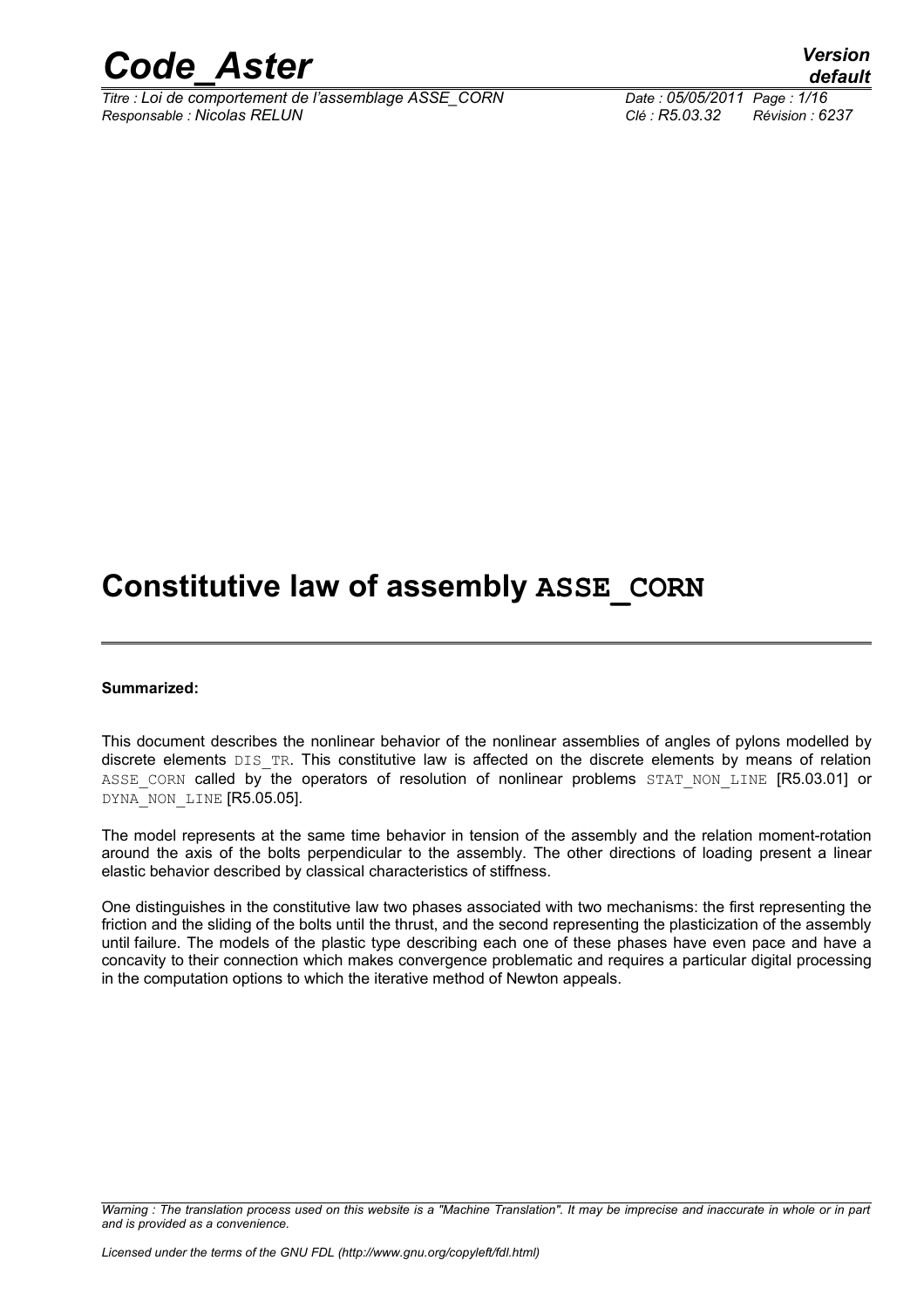*Titre : Loi de comportement de l'assemblage ASSE\_CORN Date : 05/05/2011 Page : 2/16 Responsable : Nicolas RELUN Clé : R5.03.32 Révision : 6237*

### **Contents**

| 4.4 Digital processing of connection between the mechanisms of the model of assemblage14 |
|------------------------------------------------------------------------------------------|
|                                                                                          |
|                                                                                          |
|                                                                                          |
|                                                                                          |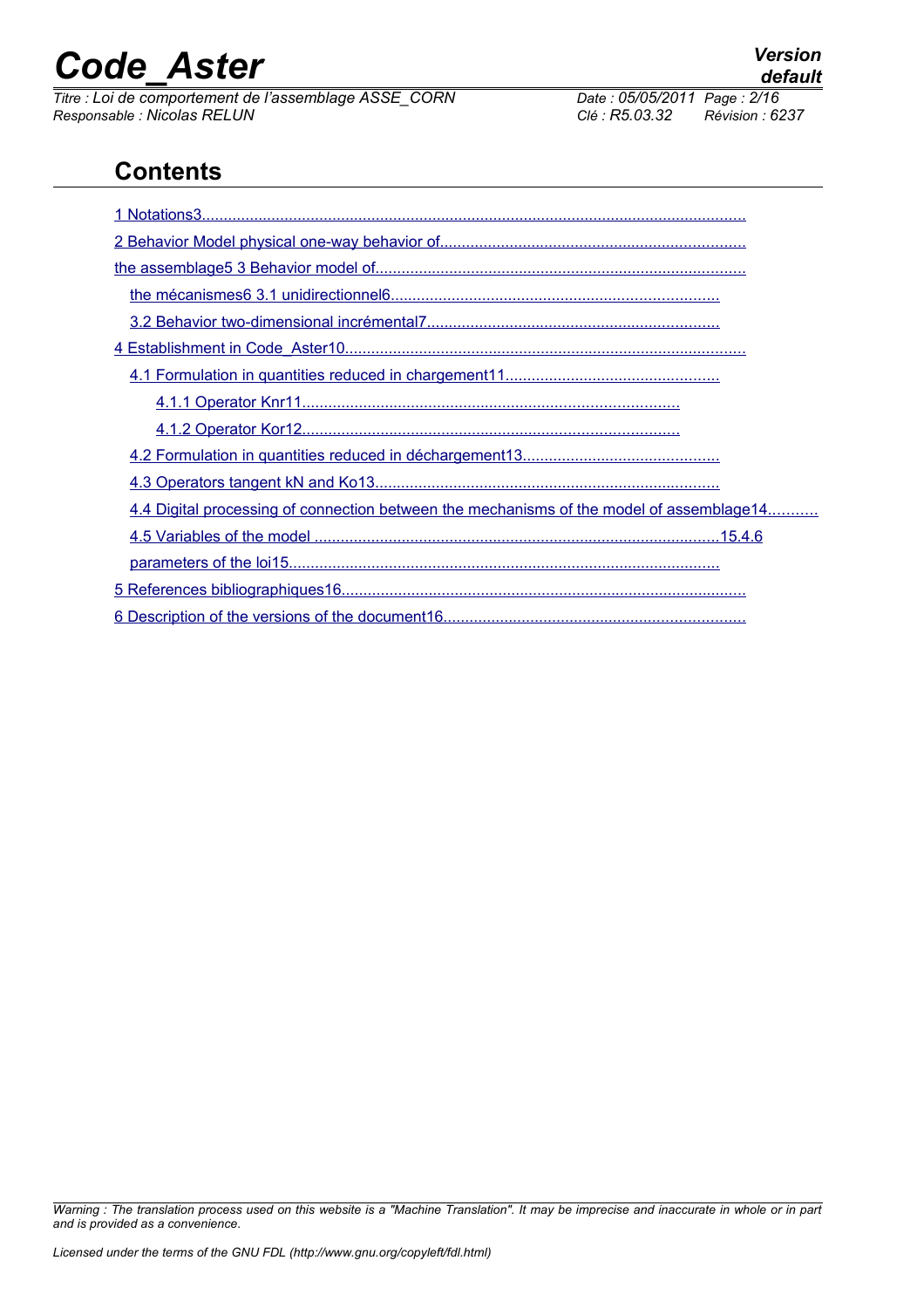*Titre : Loi de comportement de l'assemblage ASSE\_CORN Date : 05/05/2011 Page : 3/16 Responsable : Nicolas RELUN Clé : R5.03.32 Révision : 6237*

### **1 Notations**

<span id="page-2-0"></span>

| <b>SLF</b>            | Surfaces Limit of Friction                                  |
|-----------------------|-------------------------------------------------------------|
| $M_{v}$               | Moment in the assembly around the limiting $y$              |
| $\overline{N}_1$      | axis Force of sliding of the assembly on the limiting $x$   |
| $\overline{M}_1$      | axis Moment of sliding of the assembly on axis $y$          |
| <b>SLU</b>            | Surfaces Ultimate Limit                                     |
| $\overline{N}_{2}$    | Ultimate limiting force of the assembly on the ultimate $x$ |
| $\overline{M}_2$      | axis limiting Moment of the assembly on the axis $y$        |
| $\overline{N}$        | Force limits                                                |
| $\overline{M}$        | <b>Moment limits</b>                                        |
| $\overline{U}_1$      | limiting Displacement of mechanism 1 on the limiting $x$    |
| $\overline{\theta}_1$ | axis Rotation of mechanism 1 on the limiting $y$            |
| $\overline{U}_2$      | axis Displacement of mechanism 2 on the limiting $x$        |
| $\overline{\theta}_2$ | axis Rotation of mechanism 2 on the axis $y$                |
| U                     | Displacement of the assembly on the axis $x$                |
| $\theta$              | Rotation of the assembly on the axis $y$                    |
| n                     | Force reduces $n = Nx/\overline{N}$                         |
| $\boldsymbol{m}$      | Moment reduces $m = My/\overline{M}$                        |
| $U_{r}$               | Displacement reduces $Ur = U/\overline{U}$                  |
| $\theta_r$            | reduced Rotation $\theta r = \theta/\overline{\theta}$      |
| $\overline{U}$        | limiting Displacement on the limiting $x$                   |
| $\overline{\theta}$   | axis Rotation on the scalar $y$                             |
| h(x)                  | axis Function                                               |
| a                     | Parameter of nonConstant                                    |
| $\overline{d}$        | linearity scalar                                            |
| $\underline{d}$       | Vector displacement generalized reduced                     |
| £                     | Vector reduced force generalized                            |
| $\overline{p}$        | scalar Local variable                                       |
| feq                   | Force generalized equivalent reduces scalar                 |
| $\,F$                 | Surface of scalar                                           |
| R(x)                  | loading Function $R(x) = h^{-1}(x)$                         |
| D                     | Vector displacement generalized                             |
| F                     | Vector force generalized                                    |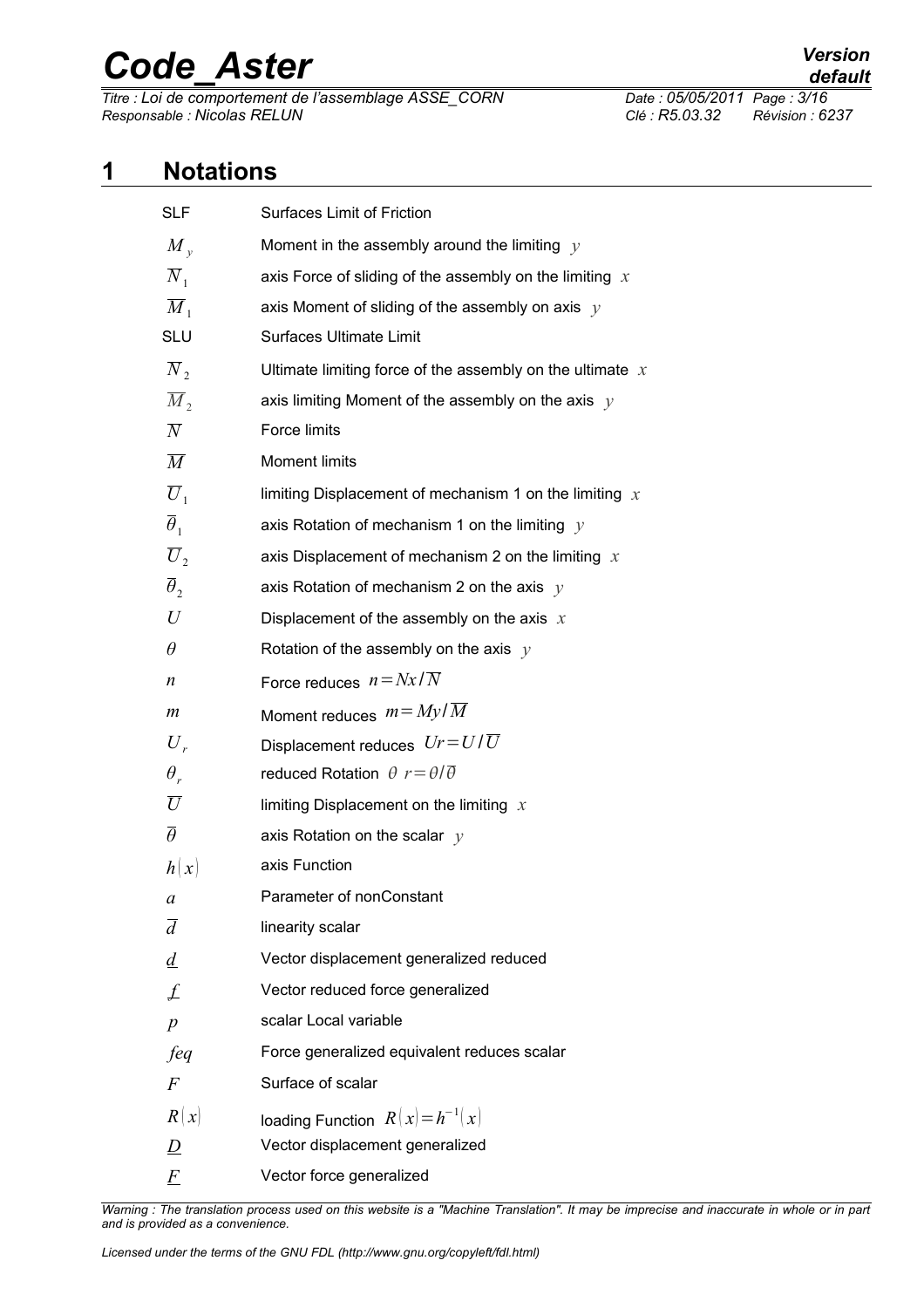| Titre : Loi de comportement de l'assemblage ASSE_CORN<br>Responsable : Nicolas RELUN |                                             | Date: 05/05/2011 Page: 4/16<br>Clé : R5.03.32 | Révision : 6237 |
|--------------------------------------------------------------------------------------|---------------------------------------------|-----------------------------------------------|-----------------|
| $ \overline{D} $                                                                     | Matrix generalized displacement limit       |                                               |                 |
| F                                                                                    | Stamps force generalized limit              |                                               |                 |
| $X^+$                                                                                | Value of X at time $t + dt$                 |                                               |                 |
| $X^{\mathsf{I}}$                                                                     | Value of $X$ at time $t$                    |                                               |                 |
| $\epsilon$                                                                           | Eccentricity of loading $e = M_y/N_x$       |                                               |                 |
| $e_r$                                                                                | reduced Eccentricity of loading $e_r = m/n$ |                                               |                 |
| $\boldsymbol{\varepsilon}$                                                           | Signs of $n$                                |                                               |                 |
|                                                                                      | Matrix                                      |                                               |                 |
| $\{\}$                                                                               | Vector column                               |                                               |                 |
| $<$ $>$                                                                              | Vector line                                 |                                               |                 |
| $K_{\rho}$                                                                           | tangent Operator at time $t$                |                                               |                 |
| $K_n$                                                                                | tangent Operator at time $t + dt$           |                                               |                 |
| $K_{or}$ , $K_{nr}$                                                                  | reduced tangent Operators                   |                                               |                 |

*default*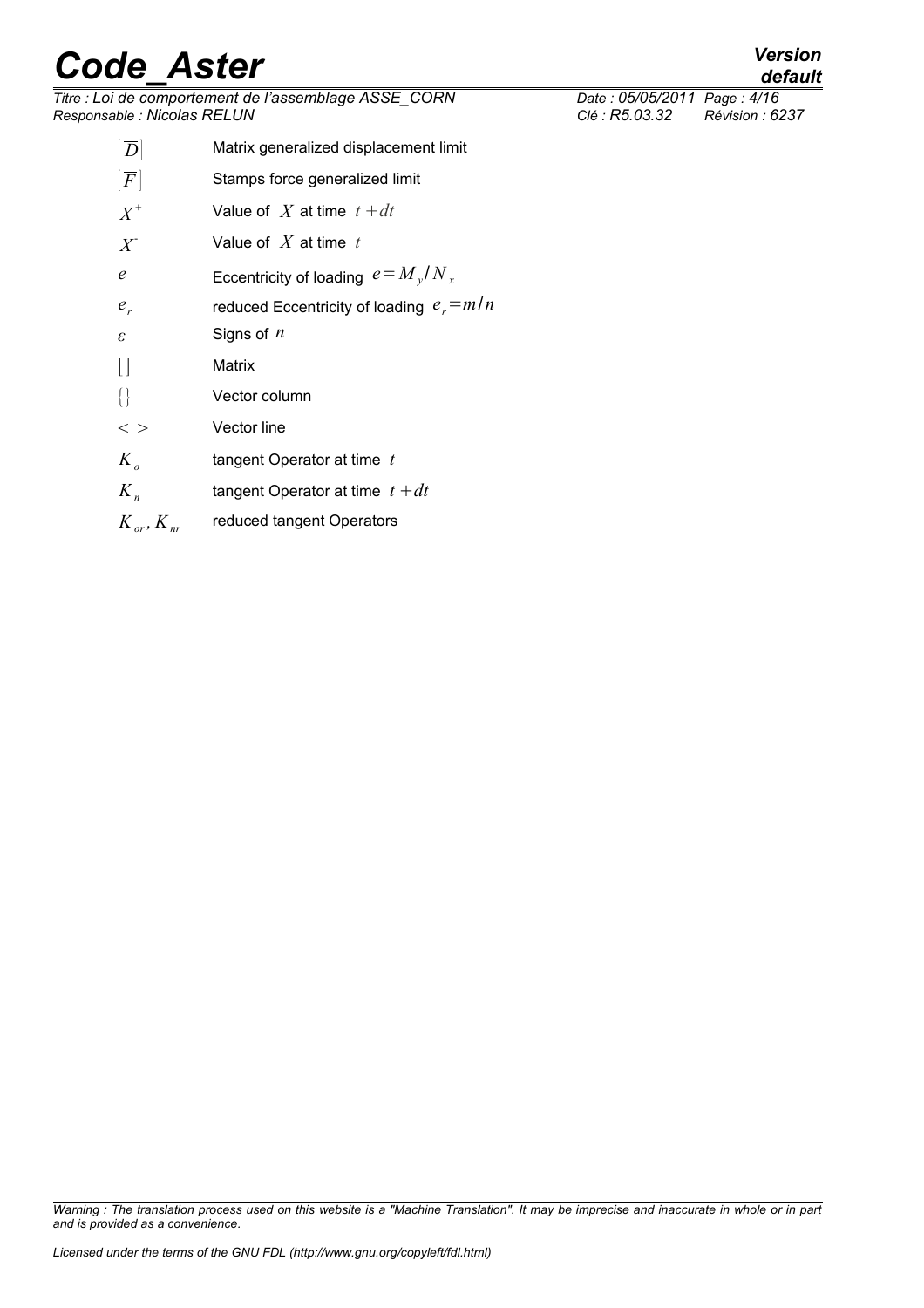### **2 Models physical one-way behavior of the assembly**

<span id="page-4-0"></span>the assembly of an angle on the wing of another or on a plate (gusset or splice plate) by bolts is schematized by [Figure 2-a].



#### Appear 2-a: local coordinate system of connection; the axis  $\chi$  is confused with the axis of the bar **and the axis** *y* **is confused with the axis of the bolts**

the one-way behavior of the assembly is modelled for the loading in tension or bending.

The modelization retained one-way behavior in loading of the assembly subjected to a normal force or a moment around  $y$  is represented by [Figure 2-b].



**Appear 2-b: mechanisms of assembly in normal force and moment**

*Warning : The translation process used on this website is a "Machine Translation". It may be imprecise and inaccurate in whole or in part and is provided as a convenience.*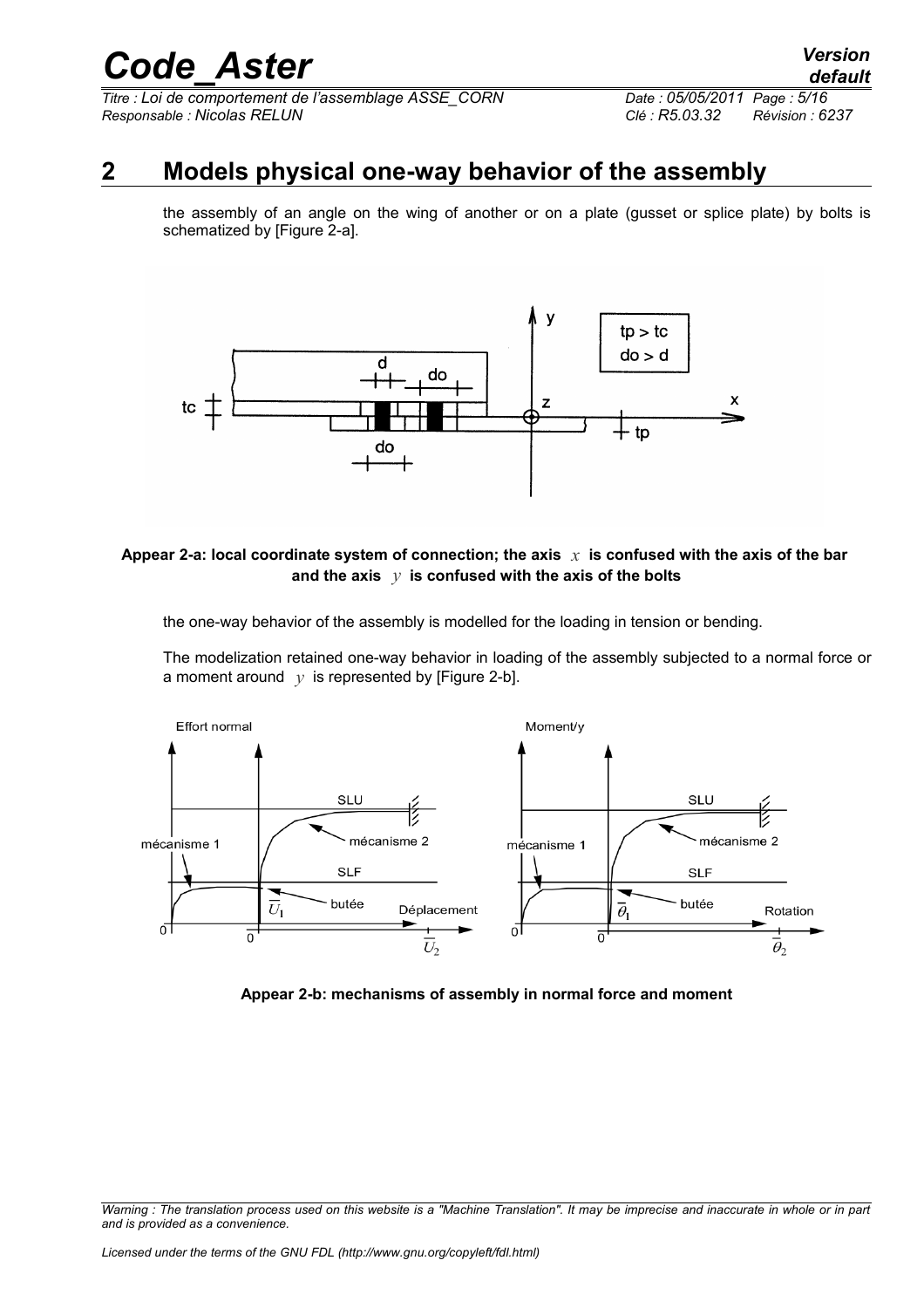| <b>Code Aster</b>                                                                    |                                               | <b>Version</b><br>default |
|--------------------------------------------------------------------------------------|-----------------------------------------------|---------------------------|
| Titre : Loi de comportement de l'assemblage ASSE CORN<br>Responsable : Nicolas RELUN | Date: 05/05/2011 Page: 6/16<br>Clé : R5.03.32 | Révision : 6237           |

One distinguishes two phases of the behavior associated with two mechanisms:

| mechanism 1: | friction and sliding until the thrust (beginning of the shears of the bolts).     |
|--------------|-----------------------------------------------------------------------------------|
| mechanism 2: | plasticization of the assembly until failure by shears of the bolts or tearing of |
|              | the grips.                                                                        |

The limiting surface of friction (SLF) is the curve corresponding to the appearance of the sliding in spaces  $(N_x-U_x)$  and  $(M_y-\theta_y)$ . Friction is described by the model of Coulomb.

Limiting surface ultimate (SLU) is the curve corresponding to the failure of the assembly in spaces  $\left(N_{\rm x}-U_{\rm x}\right)$  and  $\left(M_{\rm y}-\theta_{\rm y}\right)$ . Failure can be due, according to the design of the assembly, with the shears of the bolts or the tearing of the grips.

The tests on the same geometry but with tightening torques of the different bolts show that the tangent stiffness of mechanism 2 at the point of thrust decreases when the SLF approaches the SLU.

<span id="page-5-1"></span>This justifies the physical modelization retained for the assembly of the two mechanisms [Figure 2-b].

#### **3 Behavior model of the mechanisms**

the behavior of mechanisms 1 and 2 is similar. It is nonlinear between a rigid tangent initial behavior and an asymptotic limiting behavior.

It is described by two essential parameters: the parameter of nonlinearity and the parameter surface limit.

The thrust (mechanism 1) or ruins it 2) (mechanism are described by an associated kinematical criterion.

#### **3.1 Behavior one-way**

<span id="page-5-0"></span>We said to [§2] that the one-way behaviors in normal force and moment around are similar there [Figure 2-b].

They can be described by the same relation if the adimensional quantities are used:

1) reduced forces: 
$$
n = \frac{N_x}{\overline{N}}
$$
 et  $m = \frac{M_y}{\overline{M}}$ 

2) reduced displacements: 
$$
U_r = \frac{U}{U}
$$
 et  $\theta_r = \frac{\theta}{\overline{\theta}}$ 

[Figure 3.1-a] represents in adimensional form the one-way behavior. Analytically, it can be written (it is a choice):

$$
U_r = h(n) \text{ ou } \theta_r = h(m)
$$
  
avec  $h(x) = \frac{1}{\overline{d}} \frac{x^{a+1}}{1 - x^a}$   

$$
\overline{d} = \frac{\overline{n}^{a+1}}{1 - \overline{n}^a}
$$

*a* is the scalar parameter of nonlinearity.  $\overline{n}$  and *a* are identified on the one-way tests.  $\overline{n}$  who takes into account the variability of the tests generally takes the value  $0.95$ .

*Warning : The translation process used on this website is a "Machine Translation". It may be imprecise and inaccurate in whole or in part and is provided as a convenience.*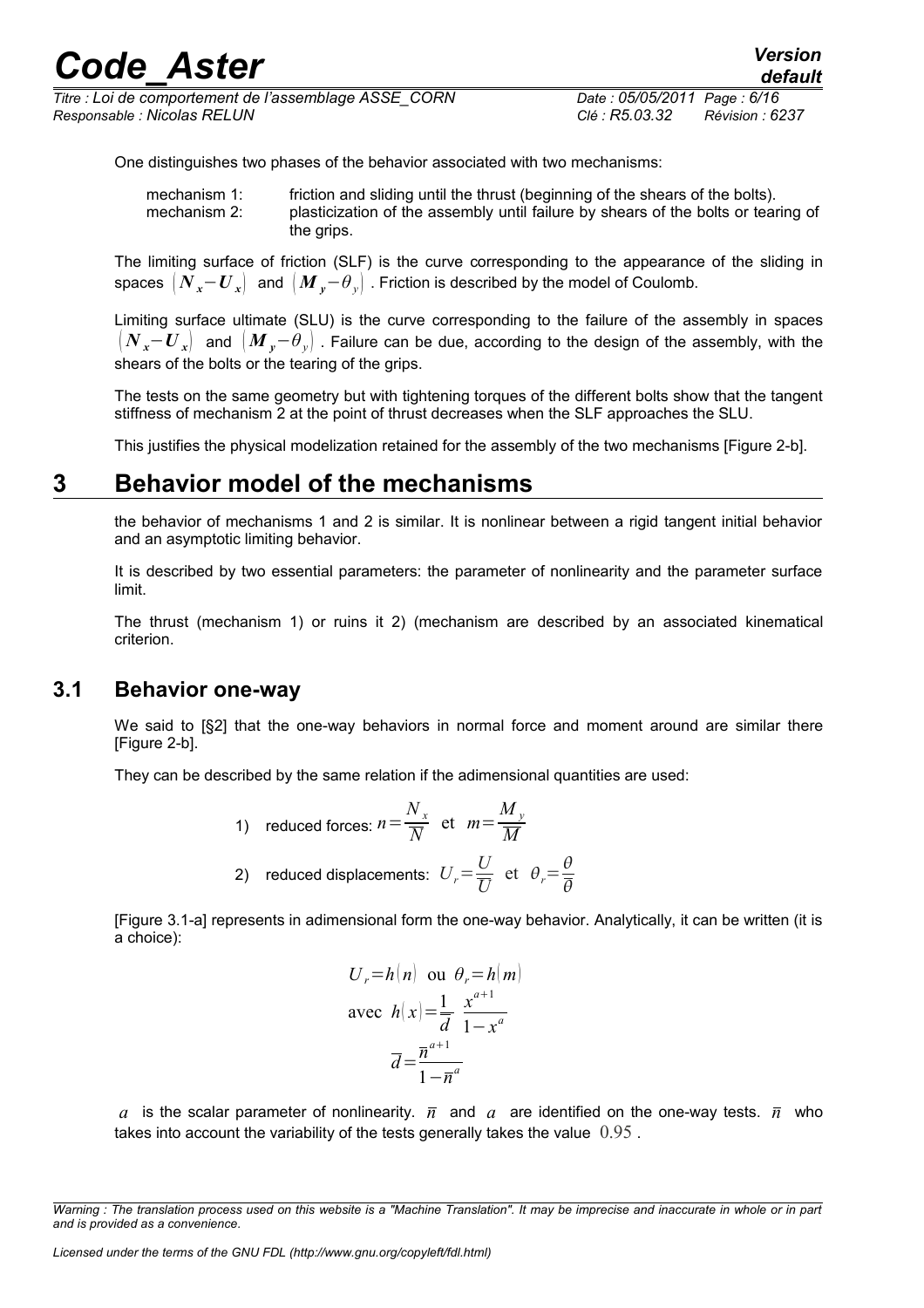*Code\_Aster Version Titre : Loi de comportement de l'assemblage ASSE\_CORN Date : 05/05/2011 Page : 7/16 Responsable : Nicolas RELUN Clé : R5.03.32 Révision : 6237*



**Appear 3.1-a: behavior model of assembly**

One notices that  $h(\overline{n})=1$  or  $h(\overline{m})=1$ , i.e.:  $U_{r}=1$  or  $\theta_{r}=1$ , or:  $U=\overline{U}$  or  $\theta=\overline{\theta}$ .

<span id="page-6-0"></span>The one-way kinematical criterion is thus checked for  $n=\overline{n}$  or  $m=\overline{m}$ .

#### **3.2 Behavior two-dimensional incremental**

the coupling in extreme cases is defined by limiting surface:

$$
\left(\frac{N_x}{\overline{N}}\right)^2 + \left(\frac{M_y}{\overline{M}}\right)^2 = 1
$$

The one-way behavior in reduced variables is described by the relation of [§3.1]:

 $d = h(f)$ 

*θ<sup>r</sup>*

where  $\begin{array}{cc} \frac{d}{dt} & \text{is the vector reduced displacements}\end{array}\begin{array}{c} \left(U_r\right)^t\ \theta_r \end{array}$ 

*f* is the vector forces reduced *n m*

*Warning : The translation process used on this website is a "Machine Translation". It may be imprecise and inaccurate in whole or in part and is provided as a convenience.*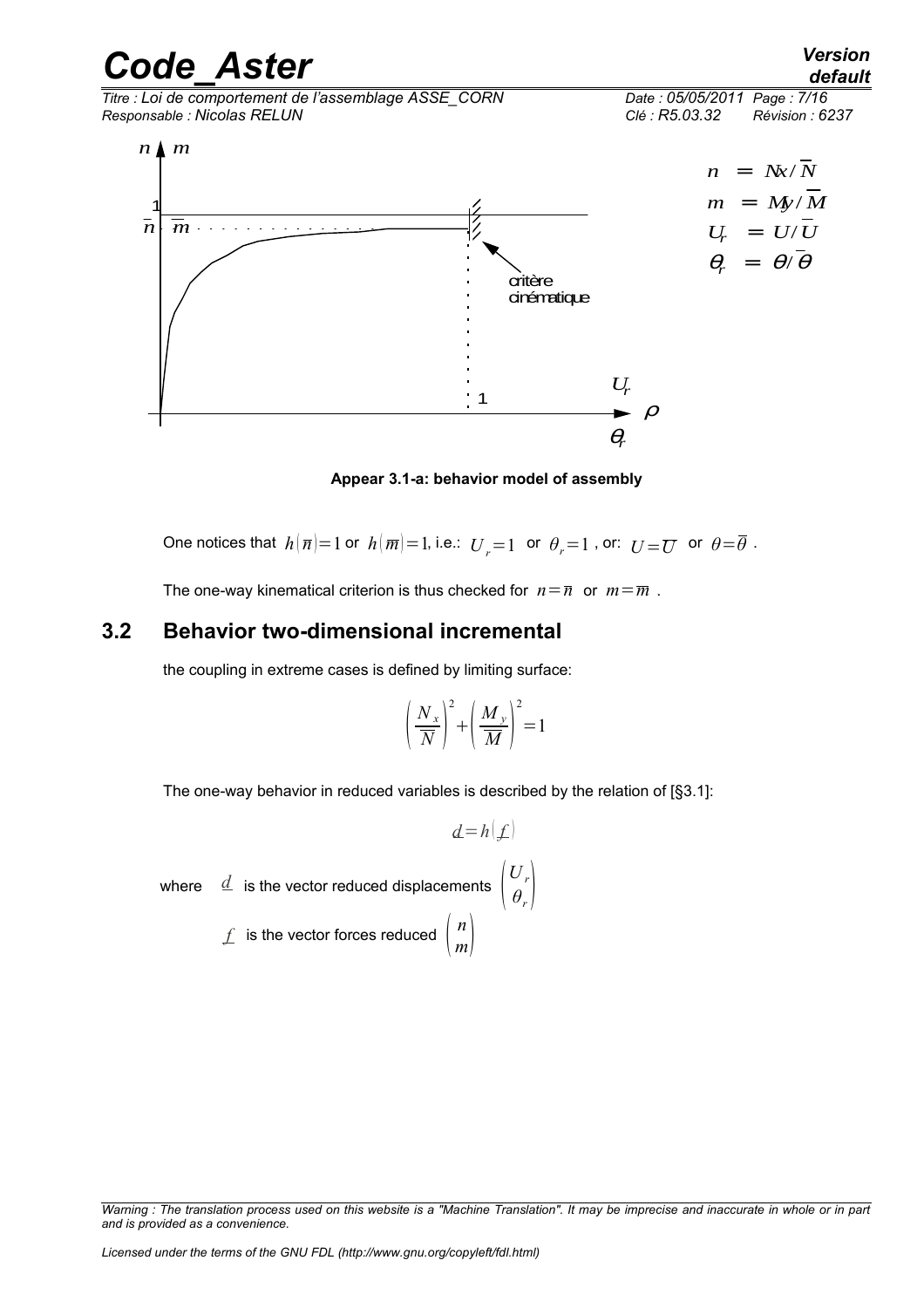*Titre : Loi de comportement de l'assemblage ASSE\_CORN Date : 05/05/2011 Page : 8/16 Responsable : Nicolas RELUN Clé : R5.03.32 Révision : 6237*

In two-dimensional behavior, the isotropy is translated by a model with a scalar **local variable** *p* such as:

$$
p=h
$$
 |  $feq$  | en chargement

where *feq* is the equivalent reduced force (scalar).

*feq* is defined such as:

$$
\underline{F} = \text{f}eq* \underline{F}*
$$

where  $\begin{array}{cc} F \end{array}$  is the point running of loading  $\begin{array}{cc} N_{x} \ M_{y} \end{array}$  $M_{y}$  $\overline{E}$ \* is the limiting loading associated with  $\overline{E}\,\left|\,\overline{N}_{x}^*\right|$  $\overline{M}^{\ast}_{y} \Big\vert$ 

the statement of *feq* results from the statement of limiting surface. The belonging of *F*∗ on the limiting surface is written:

$$
\left(\frac{\overline{N}_{x}^{*}}{\overline{N}}\right)^{2} + \left(\frac{\overline{M}_{y}^{*}}{\overline{M}}\right)^{2} = 1
$$

By the definition of *feq*, one can write:

$$
\left(\frac{N_x}{feq\ \overline{N}}\right)^2 + \left(\frac{M_y}{feq\ \overline{M}}\right)^2 = 1
$$

i.e. according to the reduced forces  $n$  and  $m$ :

$$
\left(\frac{n}{feq}\right)^2 + \left(\frac{m}{feq}\right)^2 = 1
$$

from where 
$$
feq = \sqrt{n^2 + m^2}
$$

One defines then the surface of loading  $F$ , homothetic on limiting surface, by:

$$
F: \quad \text{f}eq - R(p) = 0
$$
  
 
$$
\text{où } R(p) = h^{-1}(p)
$$

*Warning : The translation process used on this website is a "Machine Translation". It may be imprecise and inaccurate in whole or in part and is provided as a convenience.*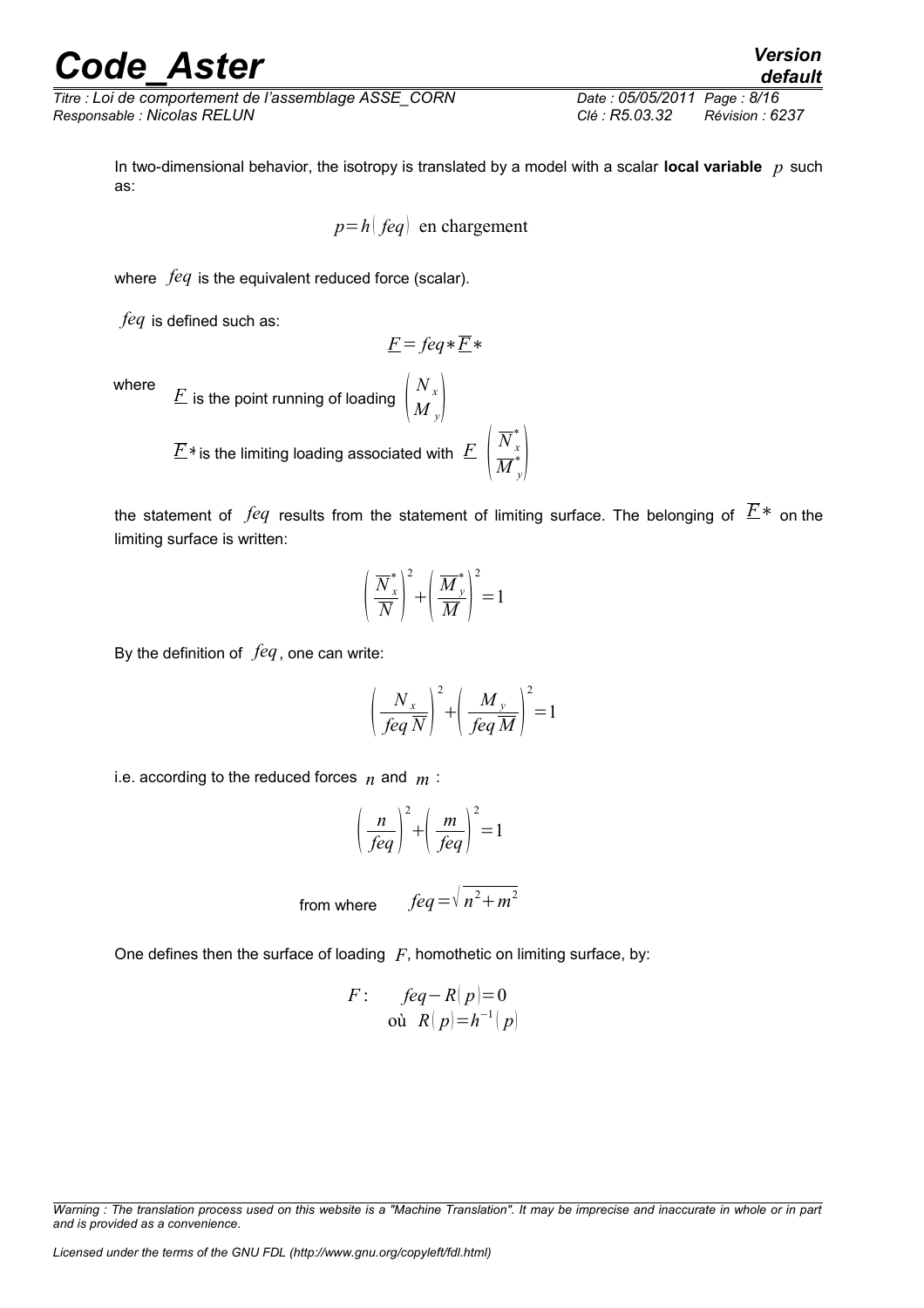*Titre : Loi de comportement de l'assemblage ASSE\_CORN Date : 05/05/2011 Page : 9/16 Responsable : Nicolas RELUN Clé : R5.03.32 Révision : 6237*

For a formalism similar to that of plasticity with isotropic hardening [bib2], one obtains the behavior model continues expressed in reduced quantities:

$$
\underline{d} = p \frac{\partial F}{\partial f} = p \frac{f}{feq}
$$
\n
$$
p = 0 \quad \text{si } feq - R(p) < 0
$$
\n
$$
p = h' \left( feq \right) f \text{ eq } \text{si } feq - R(p) = 0
$$

Behavior model of the rigid type - plastic without elasticity is written finally:

$$
\underline{D} = \frac{p}{feq} [\overline{D}] [\overline{F}]^{-1} \underline{F}
$$
  
 
$$
\text{où } \underline{D} = \begin{pmatrix} U \\ \theta \end{pmatrix} \quad et \underline{F} = \begin{pmatrix} N_x \\ M_y \end{pmatrix}
$$

$$
[\overline{D}] = \begin{bmatrix} \overline{U} & 0 \\ 0 & \overline{\theta} \end{bmatrix} et [\overline{F}] = \begin{bmatrix} \overline{N} & 0 \\ 0 & \overline{M} \end{bmatrix}
$$

The behavior model incremental in reduced quantities is obtained by integration of the continuous relation between  $t$  (variables -) and  $t + dt$  (variables +).

In loading,  $\Delta p$  check  $F = 0$  with  $t + dt$ :

$$
feq^+=R(p^++\Delta p)
$$

By introducing the behavior model,

$$
\Delta \underline{d} = \Delta p \frac{\underline{f}^+}{f e q^+}
$$

one deduces the value from *Δp* ,

$$
\Delta p = ||\Delta d \cdot \Delta d|| = \sqrt{\Delta U_r^2 + \Delta \theta_r^2}
$$

and one calculates the value from  $\,f\!\!eq\,q^+$  [éq 2.2-1]. The behavior model [éq 2.2-2] gives the reduced forces:

$$
n^{+} = \frac{\Delta U_r}{\Delta p} R(p^{+} + \Delta p)
$$

$$
m^{+} = \frac{\Delta \theta_r}{\Delta p} R(p^{+} + \Delta p)
$$

In unloading,  $\Delta p = 0$  and one has by [éq 2.2-2]:

 $\Delta d$ =0

*Warning : The translation process used on this website is a "Machine Translation". It may be imprecise and inaccurate in whole or in part and is provided as a convenience.*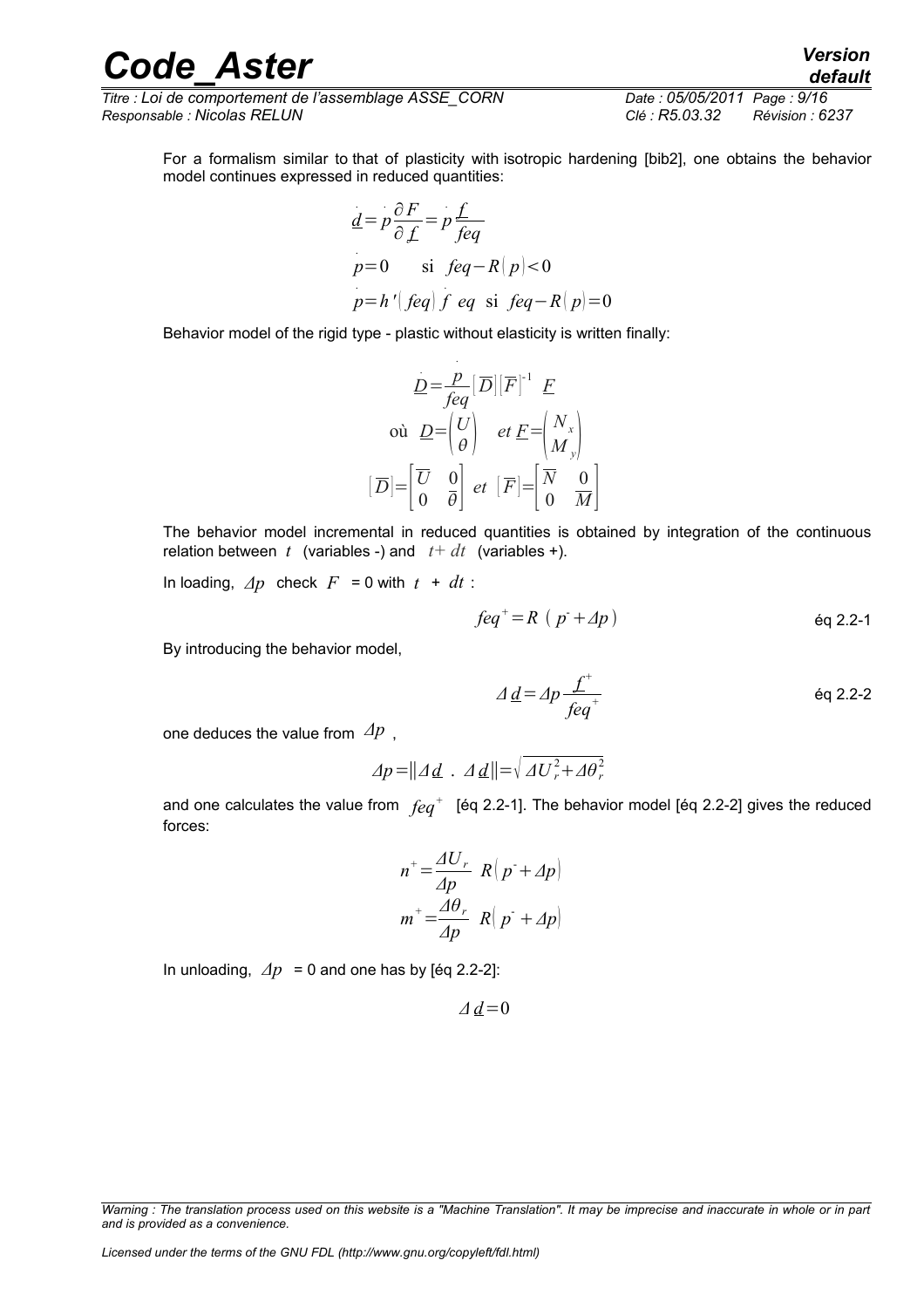*Titre : Loi de comportement de l'assemblage ASSE\_CORN Date : 05/05/2011 Page : 10/16 Responsable : Nicolas RELUN Clé : R5.03.32 Révision : 6237*

*default*

### **4 Establishment in** *Code\_Aster*

<span id="page-9-0"></span>behavior model ASSE\_CORN is assigned to discrete elements of modelization DIS\_TR to 2 confused nodes. This relation is called by the operators of resolution of nonlinear problems STAT\_NON\_LINE [R5.03.01] or DYNA\_NON\_LINE [R5.05.05].

The local axes of these elements X, there, Z are defined as on [Figure 2-a].

The integration of this behavior model of the assemblies in operator STAT\_NON\_LINE of *Code\_Aster* requires the formulation of the tangent operators  $|K_{\rho}|$  and  $|K_n|$  [bib3].

- 1) *Ko* is the tangent stiffness at the beginning of time step, time *t*.
- 2)  $K_n$  is the tangent stiffness at the end of time step, time  $t+dt$ .

The illustration of the operators  $K_{\rho}$  and  $K_{n}$  is given by [Figure 4-a].



Appear 4-a: definition of the operators  $\overline{K}_o$  and  $\overline{K}_n$ 

*Warning : The translation process used on this website is a "Machine Translation". It may be imprecise and inaccurate in whole or in part and is provided as a convenience.*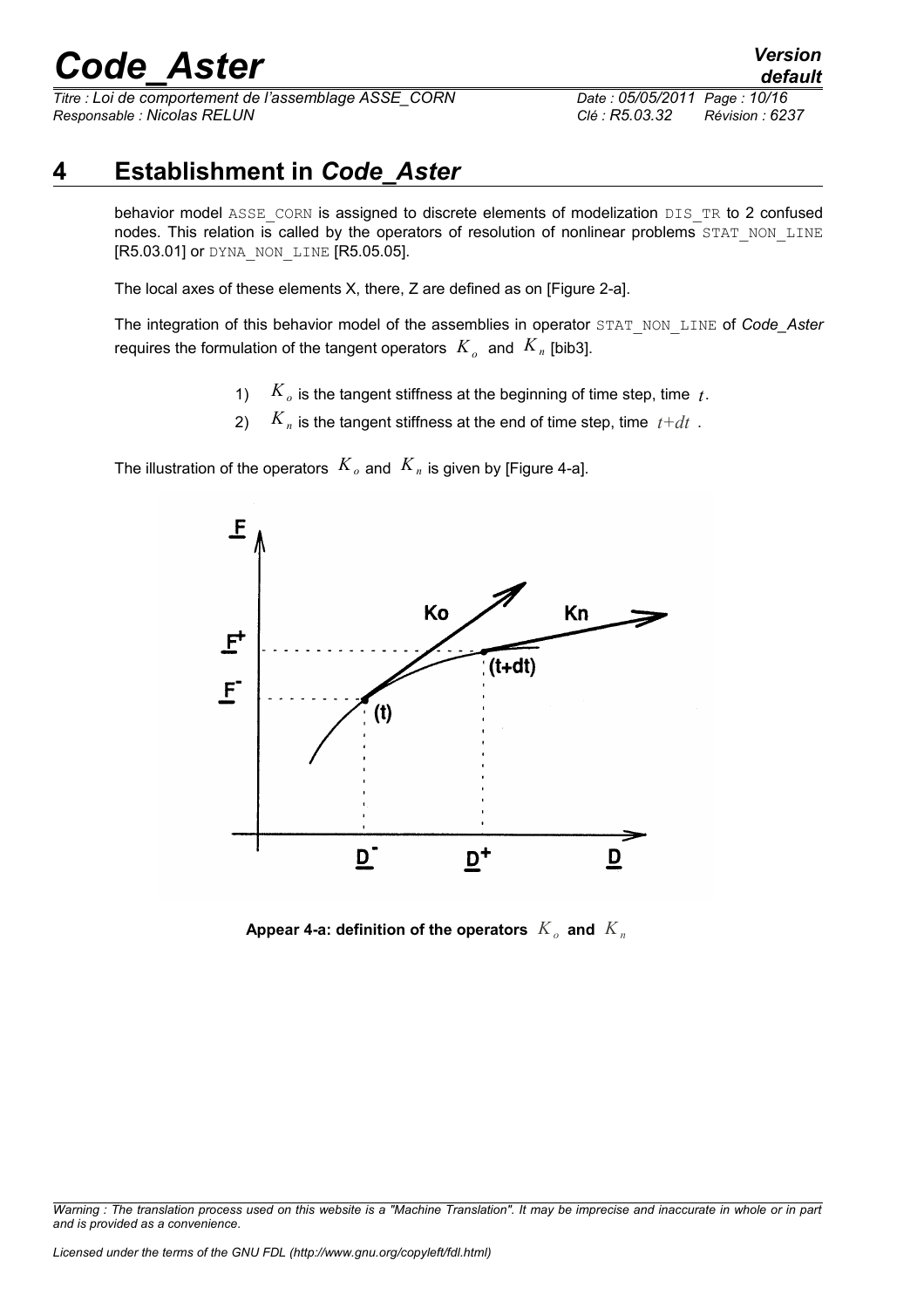*Titre : Loi de comportement de l'assemblage ASSE\_CORN Date : 05/05/2011 Page : 11/16 Responsable : Nicolas RELUN Clé : R5.03.32 Révision : 6237*

### <span id="page-10-1"></span>**4.1 Formulation in quantities reduced in loading**

#### **4.1.1 Operator** *Knr*

<span id="page-10-0"></span>We saw with [§3.2] that the behavior model is written:

$$
\mathcal{L}^+ = \frac{\Delta d}{\Delta p} R(p^+ + \Delta p)
$$
  
avec  $\Delta p = ||\Delta d \cdot \Delta d|| = \sqrt{\Delta U_r^2 + \Delta \theta_r^2}$ 

The operator  $K_{nr}$  is defined by:

$$
K_{nr} = \left[\frac{\partial f_i}{\partial d_j}\right] 1 \le i, \ j \le 2
$$

He is written:

$$
K_{nr} = \frac{\Delta p[Id] - |\Delta d| \cdot \langle \frac{\partial \Delta p}{\partial \Delta d} \rangle^+}{\Delta p^2} R(p^+) + |\Delta d| \cdot \langle \frac{\partial \Delta p}{\partial \Delta d} \rangle^+ \frac{R' (p^+)}{\Delta p}
$$

The computation gives then:

$$
\langle \frac{\partial \Delta p}{\partial \Delta d_j} \rangle^+ = \left( \frac{\Delta U_r}{\Delta p} \right; \frac{\Delta \theta_r}{\Delta p} \right)
$$

$$
[\Delta d] \cdot \langle \frac{\partial \Delta p}{\partial \Delta d_j} \rangle^+ = \left[ \frac{\Delta U_r^2}{\Delta p} \frac{\Delta U_r \Delta \theta_r}{\Delta p} \right]
$$

and with  $a=1$  (only case currently treated), one a:  $h(x)=\frac{1}{2}$ *d x* 2 1−*x*

$$
R(p) = h^{-1}(p) = \frac{1}{2} \left(-\overline{d} p + \sqrt{\overline{d}^2 p^2 + 4 \overline{d} p}\right)
$$

$$
R'(p) = \frac{1}{h'[R(p)]} = \frac{\overline{d} [1 - R(p)]^2}{R(p)[2 - R(p)]}
$$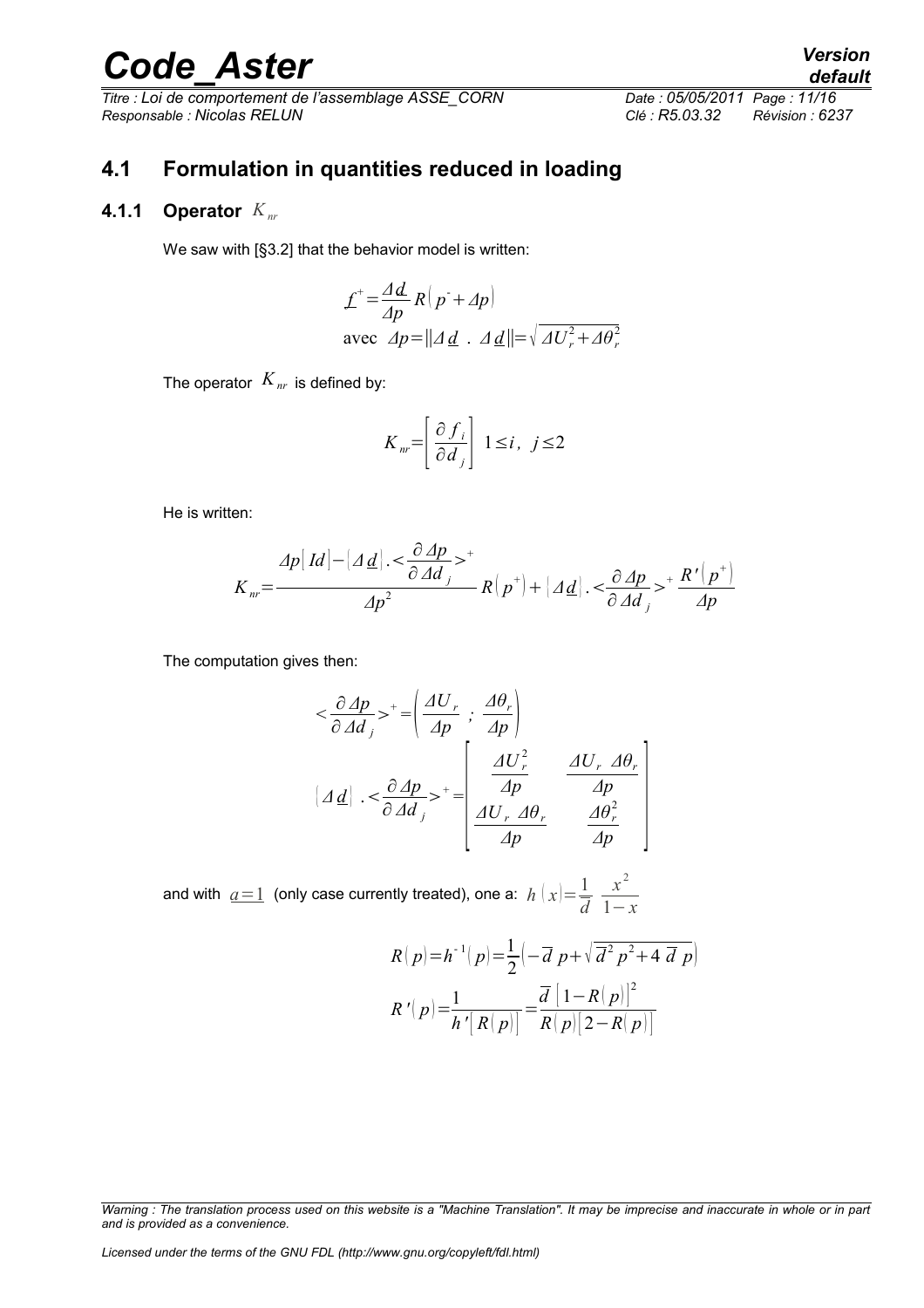*Titre : Loi de comportement de l'assemblage ASSE\_CORN Date : 05/05/2011 Page : 12/16 Responsable : Nicolas RELUN Clé : R5.03.32 Révision : 6237*

*default*

#### **4.1.2 Operator**  $K_{\text{or}}$

<span id="page-11-0"></span>For the elastoplastic behaviors, the operator  $K_o$  with  $t=0$  is equal to the stiffness of elastic structure. In our case, the tangent initial behavior is rigid. The operator *Kor* is defined then by the transition in the limit when  $p$  tends towards 0 of the operator  $K_{nr}$ . One obtains:

$$
R' (p) = \frac{R(p)}{p}
$$
  
d'où  $K_{or} = \frac{R(p)}{p} [Id]$ 

However  $R[p] < 1 \ \forall p$  and if one supposes that the user gives, for the first step of loading, of the values such as  $\varDelta p\!>\!10^{\text{-}4}$  , one can retain in practice:

$$
K_{or_{t=0}} = \begin{bmatrix} 10^4 & 0 \\ 0 & 10^4 \end{bmatrix}
$$

This value by default is modifiable (cf §5).

These remarks are illustrated by [Figure 4.1.2-a].



**Figure 4.1.2-a : operator KB with T = 0**

At time *t* running, the operator  $K_{or}$  is equal to the operator  $K_{nr}$  of the preceding step defined by [§4.1.1].

*Warning : The translation process used on this website is a "Machine Translation". It may be imprecise and inaccurate in whole or in part and is provided as a convenience.*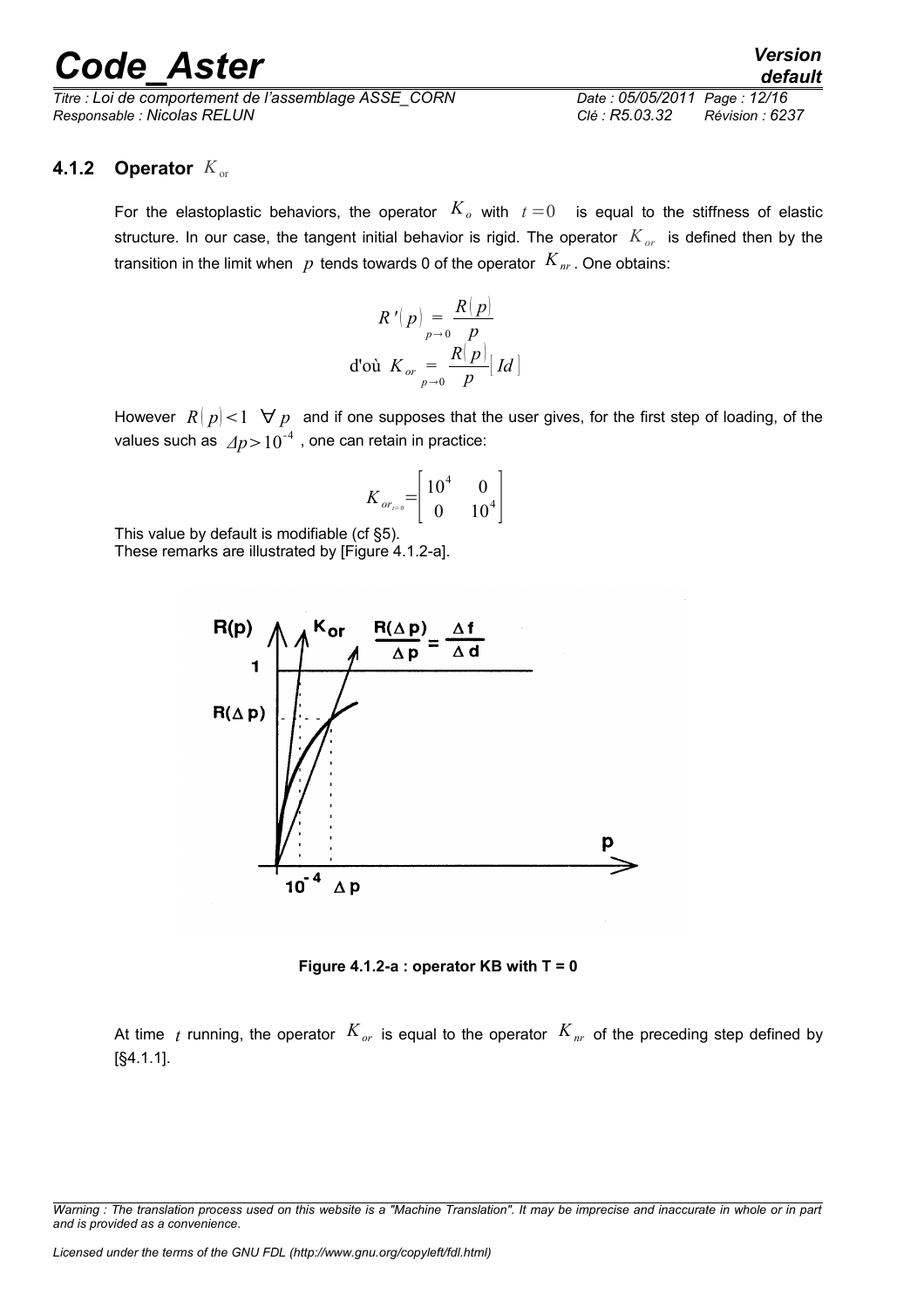*Titre : Loi de comportement de l'assemblage ASSE\_CORN Date : 05/05/2011 Page : 13/16 Responsable : Nicolas RELUN Clé : R5.03.32 Révision : 6237*

#### **4.2 Formulation in quantities reduced in unloading**

<span id="page-12-1"></span>to avoid numerical problems, one describes the behavior (rigid) in unloading by:

$$
K_{or} = K_{nr} = K_{or_{r=0}}
$$

#### **4.3 Tangent operators**  $K_n$  and  $K_o$

<span id="page-12-0"></span>the tangent operator  $\left\vert K_{_{n}}\right\rangle$  is written, from the tangent operator reduced calculated to the §4.1

$$
K_n = \left[\frac{\partial F_i}{\partial D_j}\right] \ 1 \le i \,, \ j \le 6
$$

with

$$
\frac{\partial F_1}{\partial D_1} = \frac{\partial N_x}{\partial U} = \frac{\partial n}{\partial U_r} \times \frac{\overline{N}}{\overline{U}}
$$
\n
$$
\frac{\partial F_1}{\partial D_5} = \frac{\partial N_x}{\partial \theta} = \frac{\partial n}{\partial \theta_r} \times \frac{\overline{N}}{\overline{\theta}}
$$
\n
$$
\frac{\partial F_5}{\partial D_1} = \frac{\partial M_y}{\partial U} = \frac{\partial m}{\partial U_r} \times \frac{\overline{M}}{\overline{U}}
$$
\n
$$
\frac{\partial F_5}{\partial D_5} = \frac{\partial M_y}{\partial \theta} = \frac{\partial m}{\partial \theta_r} \times \frac{\overline{M}}{\overline{\theta}}
$$
\n
$$
\frac{\partial F_2}{\partial D_5} = K_y
$$
\n
$$
\frac{\partial F_3}{\partial D_3} = K_z
$$
\n
$$
\frac{\partial F_4}{\partial D_4} = KR_x
$$
\n
$$
\frac{\partial F_6}{\partial D_6} = KR_z
$$

the other values are null.

The tangent operator  $K_o$ , to  $t = 0$ , is written:

$$
K_o = \begin{bmatrix} 10^4 \frac{\overline{N}}{\overline{U}} & & & & O \\ & K_y & & & & \\ & & K_z & & & \\ & & & K_{Rx} & & \\ & & & & 10^4 \frac{\overline{M}}{\overline{\theta}} \\ & & & & & K_{Rz} \end{bmatrix}
$$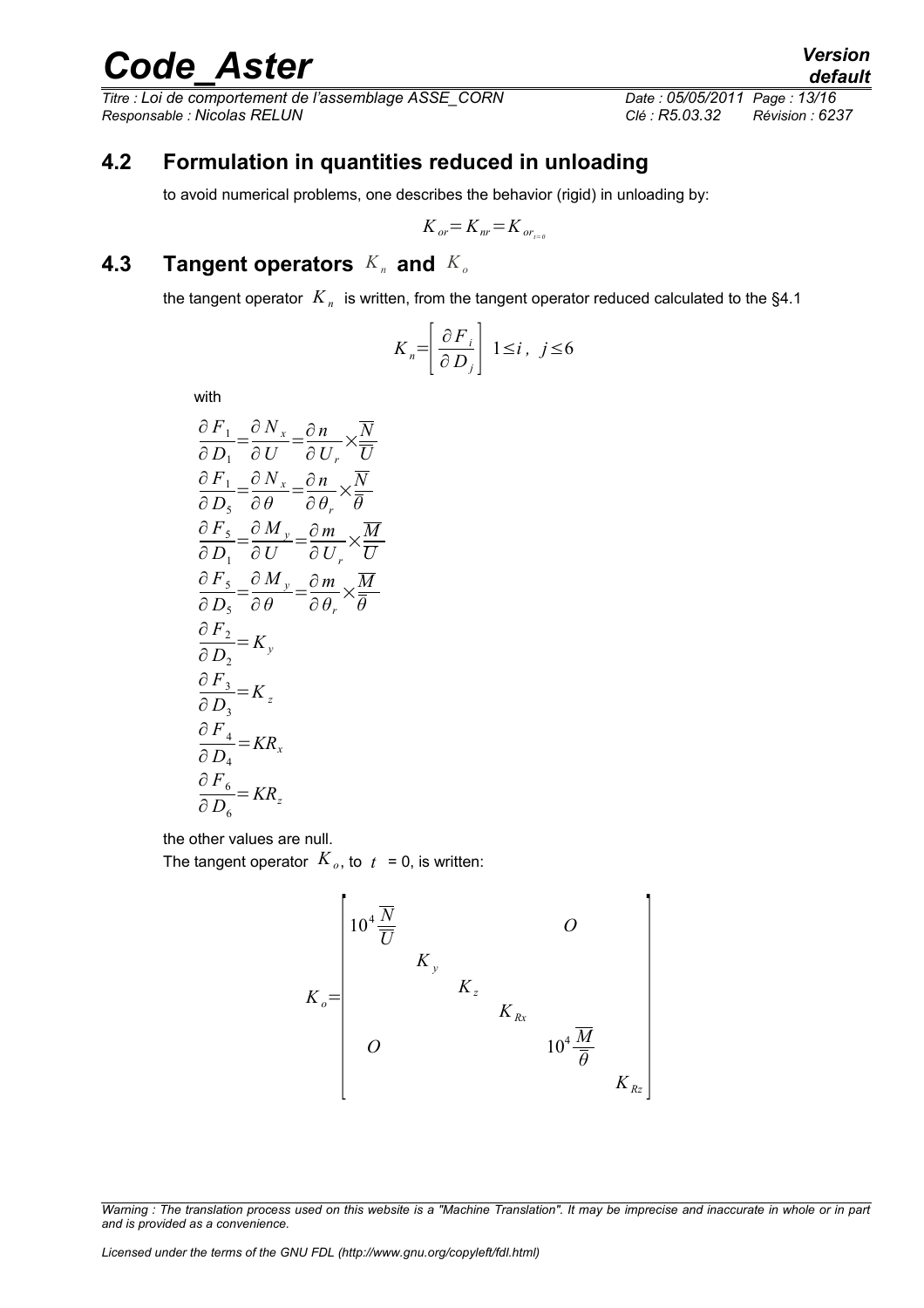*Titre : Loi de comportement de l'assemblage ASSE\_CORN Date : 05/05/2011 Page : 14/16 Responsable : Nicolas RELUN Clé : R5.03.32 Révision : 6237*

#### <span id="page-13-0"></span>**4.4 Digital processing of connection between the mechanisms of the model of assembly**

During the resolution of each step of loading by the iterative method of Newton, one must calculate with each iteration the tangent with the curve of equilibrium force-displacement of the constitutive law. The problem is that connection between the mechanisms of the model of assembly, on the constitutive law, has a positive concavity (cf [Figure 2-b]) which makes convergence problematic when, during a step of loading, one passes from one mechanism to the other.

In the subroutine  $TE0041$  which calculates, for each increment of load, the elementary matrix of tangencial stiffness of a discrete finite element with 2 nodes having of the degrees of freedom in translation and rotation, it proved to be necessary to converge, to calculate a secant stiffness directed of the initial state of force and null displacement towards the state, at the end of the step of loading, constituted by the imposed force and displacement corresponding on the curve of equilibrium of the constitutive law. It was necessary for that, which was unusual on the level of this option, to know the internal number of iteration of the numerical process calculating the step of loading, then to consider the force imposed on the element at the end of this step.

Indeed, if one notes  $|F^+|\$ the force imposed on the level of an element (a priori unknown since only the assembled forces are known),  $|U^+|$  displacement corresponding on the curve of equilibrium, and for the iteration *i*, the respective values  $U(i)$ ,  $F[i]$ ,  $K s[i]$  of displacement, the force and the secant matrix – serving as tangent matrix – calculated at the end of the iteration, one knows only as starter above mentioned subroutine  $|U^i|$ , and the values at the beginning of the step of load  $|F(0)|$  and *U* | 0 0 , because one did not store the values with the preceding iteration *i*−1. In the statement of the residue calculated at the end of the iteration *i*−1 :  $F^{+}\!-\!F\!\left(i\!-\!1\right)\!=\!K_{s}\!\left(i\!-\!1\right)$  .  $\left(U\left(i\right)\!-\!U\!\left(i\!-\!1\right)\right)$  , one thus does not know any more but  $\;U\!\left(i\right)\;$  with the iteration *i*, except in the typical case  $i=1$  where one a:

 $F^+ - F(0) = K_s(0)$ .  $(U(1) - U(0))$ 

 $F^{\pm}$  is there the only unknown value at the beginning and results from the others. One from of also deduced displacement  $\ U^{+}\ \;$  at the end of the step according to the relation of equilibrium:

$$
p
$$
.  $[n, m] = R(p) \cdot [U_r, \Theta_r]$ , from where secant stiffness  $K_s(1) = F^+ / U^+$ .

The problem is that in this first iteration, imposed  $U(1)$  displacement is different from final displacement to calculating  $U^+$  in equilibrium with  $F^+$  from now on known (with the test of equilibrium close to the step of preceding loading). The force calculated at the end of this iteration  $F(\,1)\;$  must thus be also different from  $\;F^+\;$  and such as  $\;F(\,1)\!=\!K_s(\,1)\;$  .  $\;U(\,1)\;$  so that starting from the couple  $|U(\,1)\>$  and  $|F(\,1)\>$  , one points with the secant  $|K_s(1)\>$  on the couple  $|U^+\>$  and  $|F^+\>$  . One thus obtains at the beginning of iteration 2 a displacement  $\; U[2] \;$  very close to  $\; U^+ \;$  and one can then calculate by the relation of equilibrium  $|F(2)|$  very near also to  $|F|^+$  as well as the secant stiffness  $K_s(2)=F(2)/U(2)$  .

If one converged exactly with the preceding step of load, 2 internal iterations are enough to converge exactly, if not one needs some additional iterations to satisfy the test with equilibrium on the residue.

The method known as of "directed secant" is schematized on [Figure 4.3-a] where one has the following correspondences:

*Warning : The translation process used on this website is a "Machine Translation". It may be imprecise and inaccurate in whole or in part and is provided as a convenience.*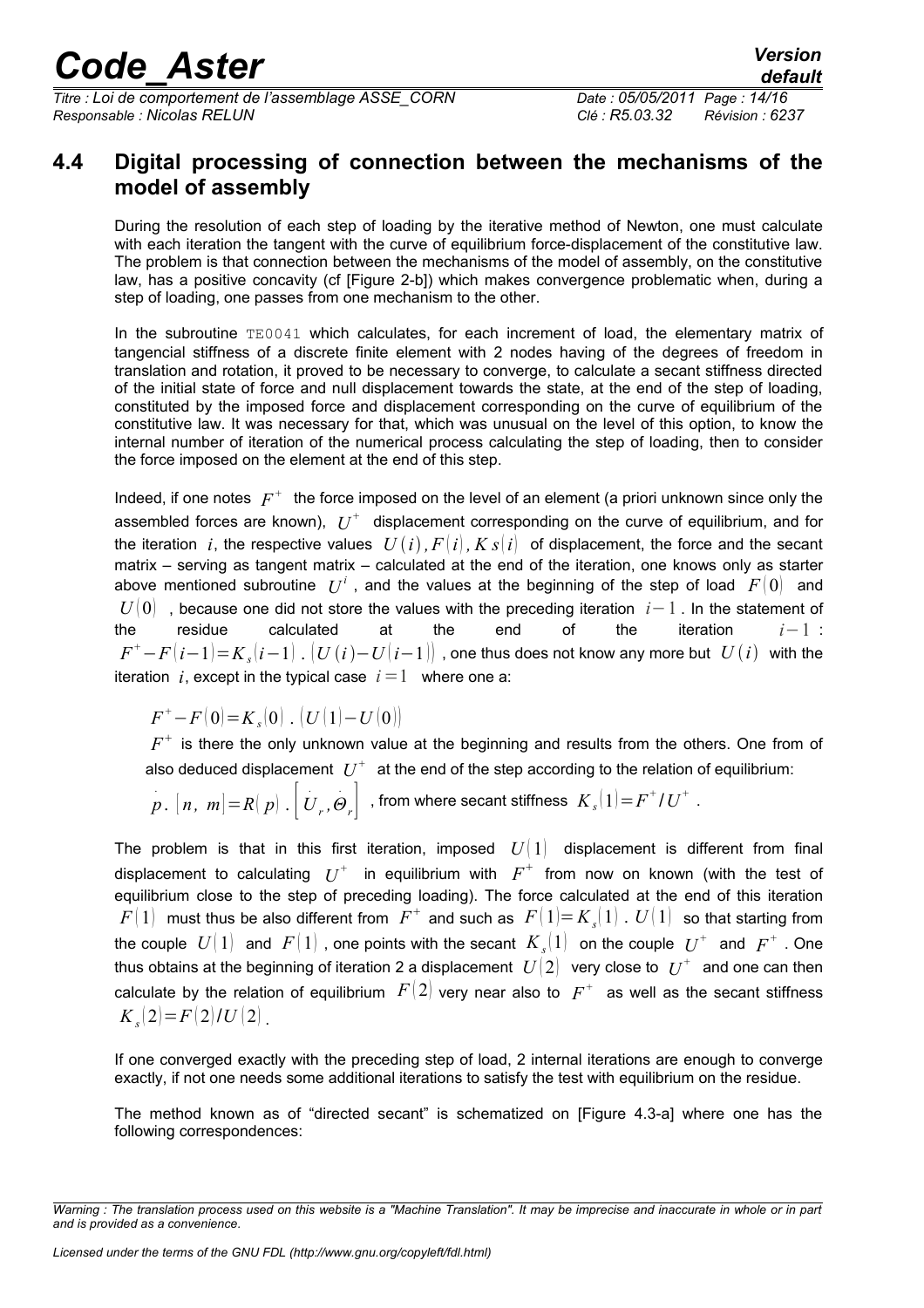*Titre : Loi de comportement de l'assemblage ASSE\_CORN Date : 05/05/2011 Page : 15/16 Responsable : Nicolas RELUN Clé : R5.03.32 Révision : 6237*

$$
U^i=U(i)
$$
  

$$
K_t[U^i]=K_s(i)
$$

for a constitutive law  $\, LC\bigl(U^i\bigl) \!=\! F\bigl(i\bigr)$  .



**Figure 4.3-a : method of directed secant**

One thus sees now why it was necessary in the option calculated by the above mentioned subroutine to know the number of iteration interns *i* in order to distinguish the typical case  $i=1$ . Variables and Variable parameters of

#### **4.5 the constitutive law of the model**

<span id="page-14-1"></span>the constitutive law comprises 7 local variables per point of computation:

- 1) *V1* is displacement reduces equivalent *p* maximum reached out of mechanism 1,
- 2) *V2* is displacement reduces equivalent *p* maximum reached out of mechanism 2,
- 3) *V3* is an indicator which is worth 1 or 2 according to whether one is respectively on the limiting surface of mechanism 1 or 2, and 0 if one is under this limiting surface (after discharge for example),
- 4) *V4* and *V5* is respectively the maximum force and the moment reached out of mechanism 2 before discharge,
- 5) *V6* and *V7* is respectively displacement and the rotation origins of mechanism 1, which can be non-zero when after discharge out of mechanism 2, the loading changes sign to pass by again out of mechanism 1.

#### **4.6 parameters of the model**

<span id="page-14-0"></span>the parameters of the model of behavior entered like data under key word ASSE CORN of the command DEFI\_MATERIAU [U4.43.01]:

- • $NU_1$ : one enters behind this key word the value of the parameter  $N_1$  of mechanism 1,
- • $MU_1$  : one enters behind this key word the value of the parameter  $\overline{M}_1$  of mechanism 1,
- $\bullet$  DXU<sub>\_</sub>1 : one enters behind this key word the value of the parameter  $\overline{U}_1$  of mechanism 1,

*Warning : The translation process used on this website is a "Machine Translation". It may be imprecise and inaccurate in whole or in part and is provided as a convenience.*